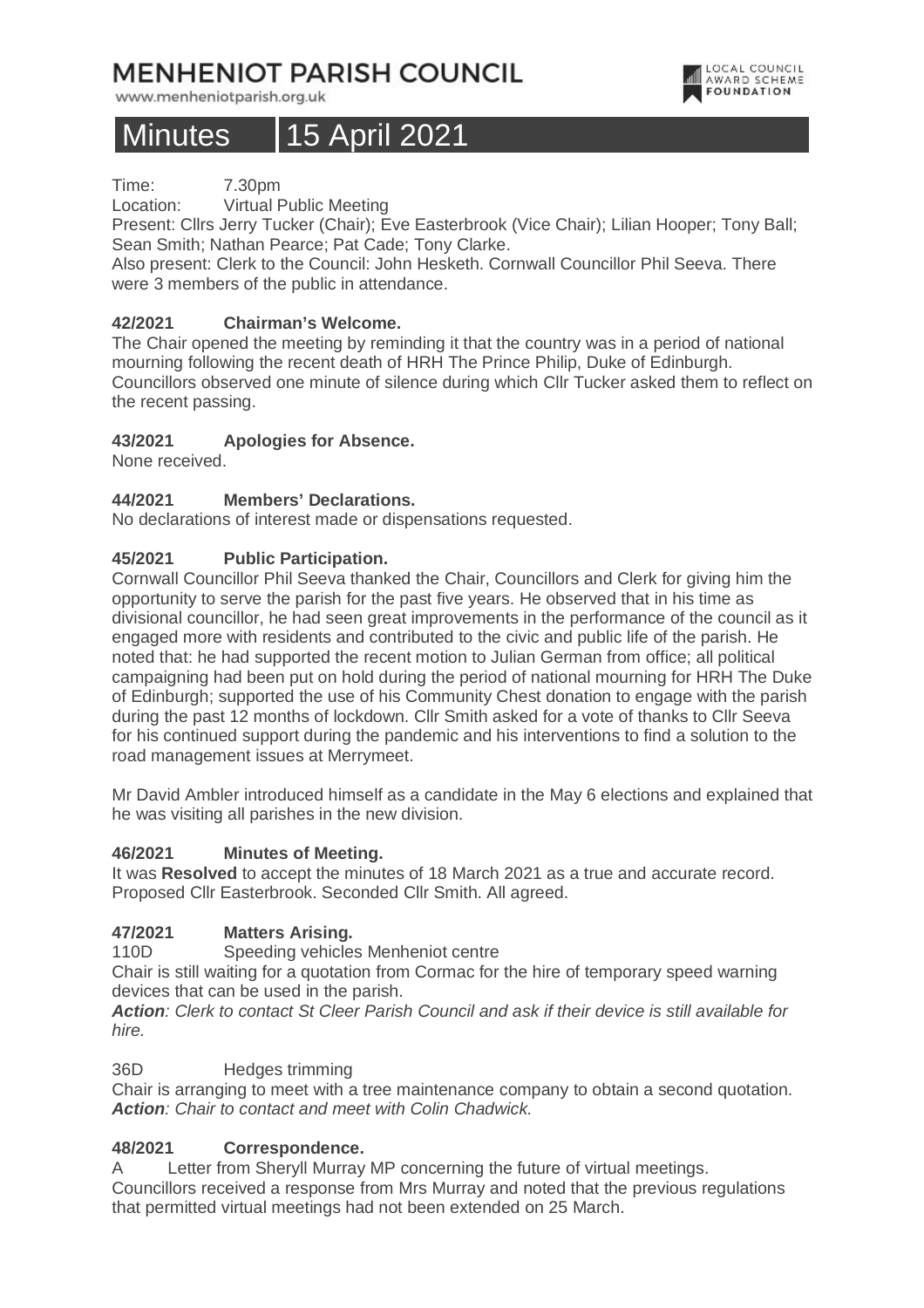**Action**: Clerk to circulate details of new consultation on reintroducing regulations to give councils flexibility on virtual meetings.

### **49/2021 Planning**

A To agree the parish council's response to Cornwall Council consultations on new planning applications received before the agenda was finalised.

Ref: PA21/02075

Proposal: Removal of existing mobile home caravan and construction of new dwelling house, including provision of external garden amenity area and vehicular parking Location: Mobile Home at Crossways Menheniot Liskeard Cornwall PL14 3RF. It was **Resolved** to support this application. Proposed Cllr Clarke. Seconded Cllr Pearce. All agreed. In making their decision, councillors noted the condition under which consent for a temporary home was granted in August 2019, that: the applicant should demonstrate viability of the business. Councillors were satisfied that the set of three-year accounts presented to them by Mr Fitton evidenced the requirement.

#### Ref: PA21/03126 FOR INFORMATION ONLY

Proposal: Application for Prior Notification for Agricultural Building for Machinery, feed and livestock handling

Location: Cartuther Barton Horningtops Liskeard Cornwall PL14 3PS Councillors noted receipt of the information

B Any applications received by Cornwall Council by the time of the meeting. Information only.

#### **PA21/03334**

Trenant Barn Menheniot Liskeard Cornwall PL14 3RF Change of use of piggery into two holiday units

#### **PA21/02991**

Great Trethew Farmhouse Horningtops Liskeard Cornwall PL14 3PY New Agricultural Building, to be used as a machinery store and workshop only

#### **PA21/03335**

Pluvana-Penearth Trewint Road Menheniot Liskeard Cornwall PL14 3RJ Extension to provide bedroom, living room and garage.

#### **PA21/00922**

Retrospective change of use to dwelling Ella's Linhay Penhawger Farm Merrymeet Liskeard

**Action**: Clerk to set up an Extraordinary Meeting on 29 April at 7pm to agree a response to these applications.

C Planning applications approved by Cornwall Council. PA21/01699 Planning Permission required Proposal: Prior notification of agricultural building Location: Great Trethew Farmhouse Horningtops Liskeard Cornwall PL14 3PY

#### PA21/01315 APPROVED

Applicant: Mr Julian Garfield Location: Land East Of North Treviddo Farm Horningtops Cornwall Proposal: Construction of a general purpose agricultural building.

D Planning applications refused by Cornwall Council or withdrawn by the applicant. Information only. None refused.

## **50/2021 Finance**

.

It was **Resolved** to approve the schedule and agree payment. Proposed Cllr Clarke. Seconded Cllr Easterbrook. All agreed. Cllr Easterbrook will authorise online payments.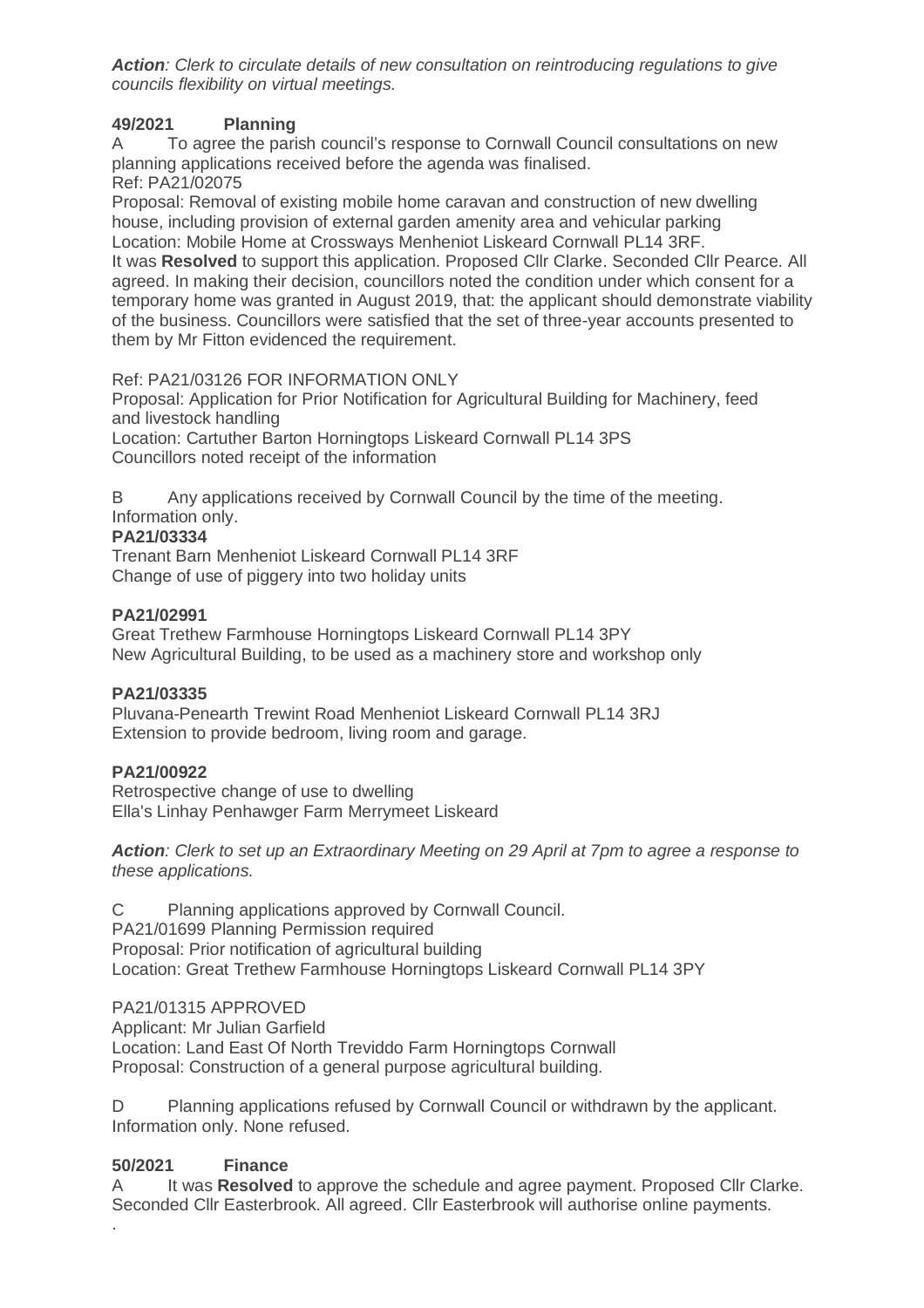| <b>Date</b>              | Payee                | <b>Description</b>       | Pay        |          |
|--------------------------|----------------------|--------------------------|------------|----------|
| 26/04/2021               | <b>Salaries</b>      | March 2021               | <b>OLB</b> | 957.72   |
| 26/04/2021               | <b>HMRC</b>          | <b>PAYE</b>              | <b>OLB</b> | 183.80   |
| 16/04/2021               | John Hesketh         | <b>Expenses</b>          | <b>OLB</b> | 343.72   |
| 16/04/2021               | Dave Peat Waste      | Skip hire                | <b>OLB</b> | 170.00   |
| 16/04/2021               | <b>Phoenix Print</b> | <b>Parish Newsletter</b> | <b>OLB</b> | 65.00    |
| 16/04/2021               | <b>RoSPA</b>         | Playground inspection    | <b>OLB</b> | 177.00   |
| All payments this period |                      |                          |            | 1,897.24 |

B Bank Payment Receipts. For information.

| <b>Date</b>                   | Paver                       | <b>Description</b>    |  |        |
|-------------------------------|-----------------------------|-----------------------|--|--------|
| 01/03/2021                    | <b>Phil Seeva</b>           | Community Chest grant |  | 600.00 |
| 12/03/2021                    | St Keyne PC                 | Contribution to SLCC  |  | 72.00  |
| 19/03/2021                    | <b>Allotments Committee</b> | Payment in            |  | 105.00 |
| period                        | Misc income                 | Allotments & licence  |  | 54.00  |
| All bank receipts this period |                             |                       |  | 831.00 |

#### C Bank Reconciliation.

At the close of business on 31 March 2021, the parish council showed a balance of £89,679.56 in its accounts.

#### D Outturn Q4 2020-21

Councillors received the report and noted its contents.

E Councillors will be asked to support applications to award grants to the following groups:

i Menheniot Parochial Church Council (graveyard maintenance £1,200) It was **Resolved** to make an award of £1200 to the PCC. Proposed Cllr Smith. Seconded Cllr Clarke. All agreed.

ii Menheniot Cherry Fayre (gazebo £379.99)

It was **Resolved** to make an award of £379.99 to the PCC. Proposed Cllr Clarke. Seconded Cllr Ball. All agreed.

**Action**: Clerk to inform applicants and make transfer payments.

## **51/2021 Chair's Agenda Items.**

A Neighbourhood Development Plan.

Reported that the Cornwall Council consultation had concluded on 8 April, and that two comments had been received from statutory agencies. An inspector for the public hearing on the Plan had been appointed. Awaiting further information from Cornwall Council.

B Climate Change Action Group.

Councillors discussed the proposed policy plan and It was **Resolved** to adopt the recommendations, that: it would consult directly with residents after May 6; would review any feedback from residents at their June 17 public meeting; would fund a newsletter for distribution across the parish that would explain what the policies are and what practical applications can be made now to mitigate the effects of climate change. Proposed Cllr Smith. Seconded Cllr Tucker. All agreed.

**Action**: Clerk to liaise with Mr Adrian Cole to produce a newsletter and accompanying survey.

C Flooding on Menheniot village green.

Chair has met with a local contractor who is unable to carry out the work. Will meet with Cormac later this week to discuss requirements.

D Highways England are requesting local information on: local land owners; traffic flow rates for the junctions affected (Lean Quarry and Lower Clicker); children crossing the road at Lower Clicker junction; the Roseland junction; safety issues along the A38; car